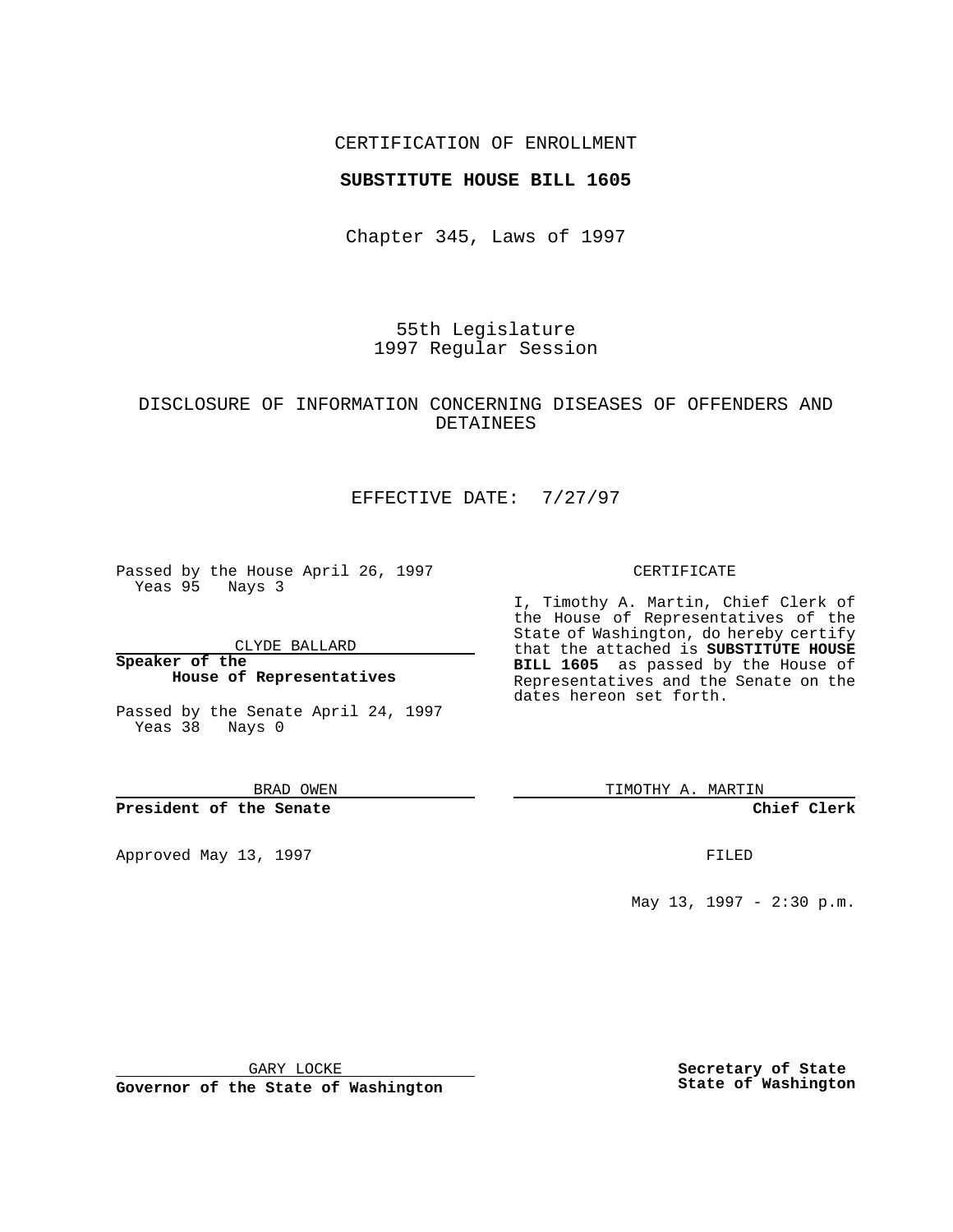# **SUBSTITUTE HOUSE BILL 1605** \_\_\_\_\_\_\_\_\_\_\_\_\_\_\_\_\_\_\_\_\_\_\_\_\_\_\_\_\_\_\_\_\_\_\_\_\_\_\_\_\_\_\_\_\_\_\_

\_\_\_\_\_\_\_\_\_\_\_\_\_\_\_\_\_\_\_\_\_\_\_\_\_\_\_\_\_\_\_\_\_\_\_\_\_\_\_\_\_\_\_\_\_\_\_

Passed Legislature - 1997 Regular Session

AS AMENDED BY THE SENATE

**State of Washington 55th Legislature 1997 Regular Session**

**By** House Committee on Criminal Justice & Corrections (originally sponsored by Representatives Radcliff, Ballasiotes, Quall, Dunn and Sullivan)

Read first time 02/27/97.

1 AN ACT Relating to disclosure of information concerning diseases; amending RCW 70.24.105 and 70.24.340; adding a new section to chapter 72.09 RCW; adding a new section to chapter 70.48 RCW; and creating new sections.

5 BE IT ENACTED BY THE LEGISLATURE OF THE STATE OF WASHINGTON:

 NEW SECTION. **Sec. 1.** (1) The legislature finds that department of corrections staff and jail staff perform essential public functions that are vital to our communities. The health and safety of these workers is often placed in jeopardy while they perform the responsibilities of their jobs. Therefore, the legislature intends that the results of any HIV tests conducted on an offender or detainee pursuant to RCW 70.24.340(1), 70.24.360, or 70.24.370 shall be disclosed to the health care administrator or infection control coordinator of the department of corrections facility or the local jail that houses the offender or detainee. The legislature intends that these test results also be disclosed to any corrections or jail staff who have been substantially exposed to the bodily fluids of the offender or detainee when the disclosure is provided by a licensed health care provider in accordance with Washington Administrative Code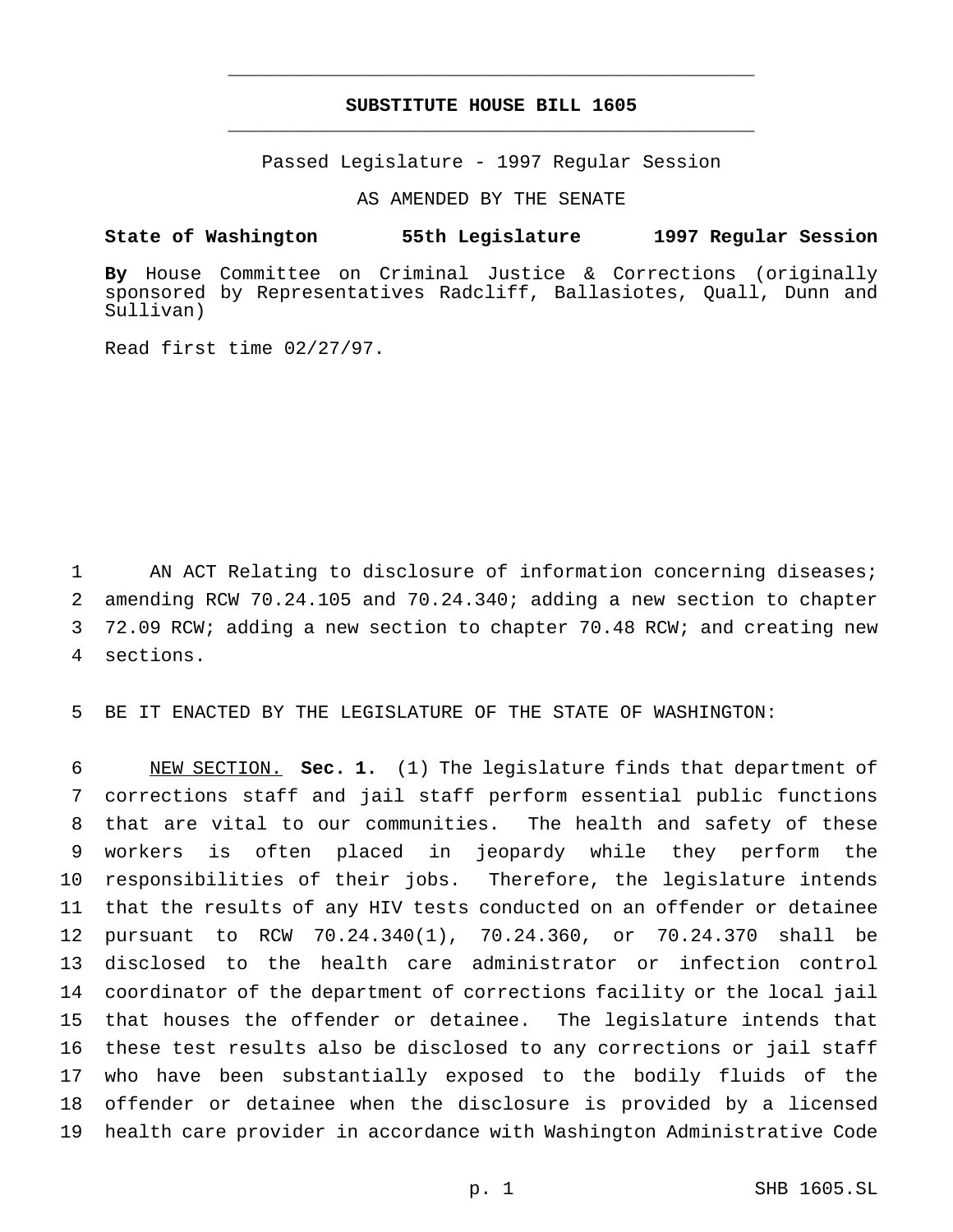rules governing employees' occupational exposure to bloodborne pathogens.

 (2) The legislature further finds that, through the efforts of health care professionals and corrections staff, offenders in department of corrections facilities and people detained in local jails are being encouraged to take responsibility for their health by requesting voluntary and anonymous pretest counseling, HIV testing, posttest counseling, and AIDS counseling. The legislature does not intend, through this act, to mandate disclosure of the results of voluntary and anonymous tests. The legislature intends to continue to protect the confidential exchange of medical information related to voluntary and anonymous pretest counseling, HIV testing, posttest counseling, and AIDS counseling as provided by chapter 70.24 RCW.

 **Sec. 2.** RCW 70.24.105 and 1994 c 72 s 1 are each amended to read as follows:

 (1) No person may disclose or be compelled to disclose the identity of any person who has investigated, considered, or requested a test or treatment for a sexually transmitted disease, except as authorized by this chapter.

 (2) No person may disclose or be compelled to disclose the identity of any person upon whom an HIV antibody test is performed, or the results of such a test, nor may the result of a test for any other sexually transmitted disease when it is positive be disclosed. This protection against disclosure of test subject, diagnosis, or treatment also applies to any information relating to diagnosis of or treatment for HIV infection and for any other confirmed sexually transmitted disease. The following persons, however, may receive such information: (a) The subject of the test or the subject's legal representative for health care decisions in accordance with RCW 7.70.065, with the exception of such a representative of a minor child over fourteen years 31 of age and otherwise competent;

 (b) Any person who secures a specific release of test results or information relating to HIV or confirmed diagnosis of or treatment for any other sexually transmitted disease executed by the subject or the subject's legal representative for health care decisions in accordance with RCW 7.70.065, with the exception of such a representative of a 37 minor child over fourteen years of age and otherwise competent;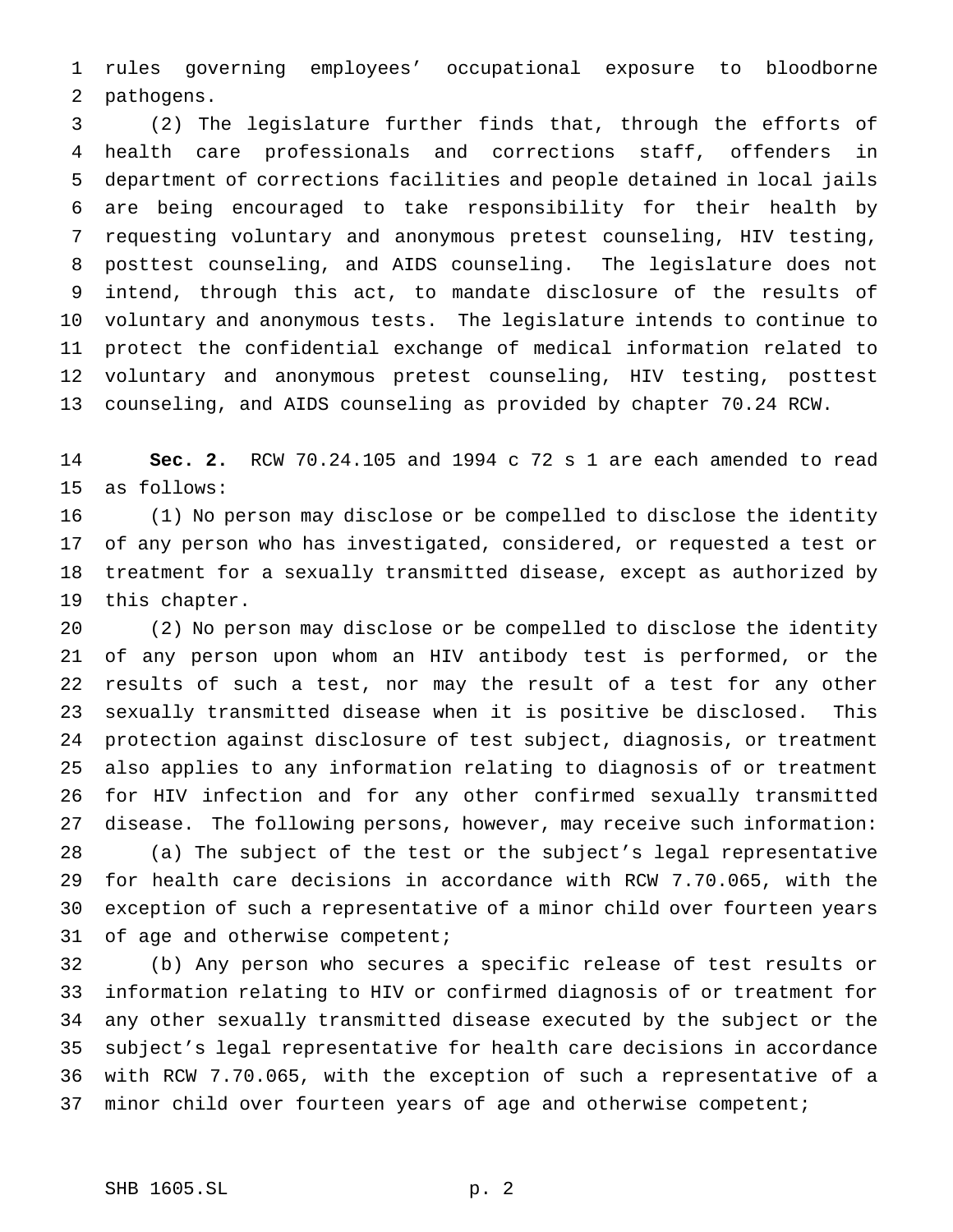(c) The state public health officer, a local public health officer, or the centers for disease control of the United States public health service in accordance with reporting requirements for a diagnosed case of a sexually transmitted disease;

 (d) A health facility or health care provider that procures, processes, distributes, or uses: (i) A human body part, tissue, or blood from a deceased person with respect to medical information regarding that person; (ii) semen, including that provided prior to March 23, 1988, for the purpose of artificial insemination; or (iii) 10 blood specimens;

 (e) Any state or local public health officer conducting an investigation pursuant to RCW 70.24.024, provided that such record was obtained by means of court ordered HIV testing pursuant to RCW 70.24.340 or 70.24.024;

 (f) A person allowed access to the record by a court order granted after application showing good cause therefor. In assessing good cause, the court shall weigh the public interest and the need for disclosure against the injury to the patient, to the physician-patient relationship, and to the treatment services. Upon the granting of the order, the court, in determining the extent to which any disclosure of all or any part of the record of any such test is necessary, shall impose appropriate safeguards against unauthorized disclosure. An order authorizing disclosure shall: (i) Limit disclosure to those parts of the patient's record deemed essential to fulfill the objective for which the order was granted; (ii) limit disclosure to those persons whose need for information is the basis for the order; and (iii) include any other appropriate measures to keep disclosure to a minimum for the protection of the patient, the physician-patient relationship, and the treatment services, including but not limited to the written statement set forth in subsection (5) of this section;

 (g) Persons who, because of their behavioral interaction with the infected individual, have been placed at risk for acquisition of a sexually transmitted disease, as provided in RCW 70.24.022, if the health officer or authorized representative believes that the exposed person was unaware that a risk of disease exposure existed and that the disclosure of the identity of the infected person is necessary;

 (h) A law enforcement officer, fire fighter, health care provider, 38 health care facility staff person, department of correction's staff 39 person, jail staff person, or other persons as defined by the board in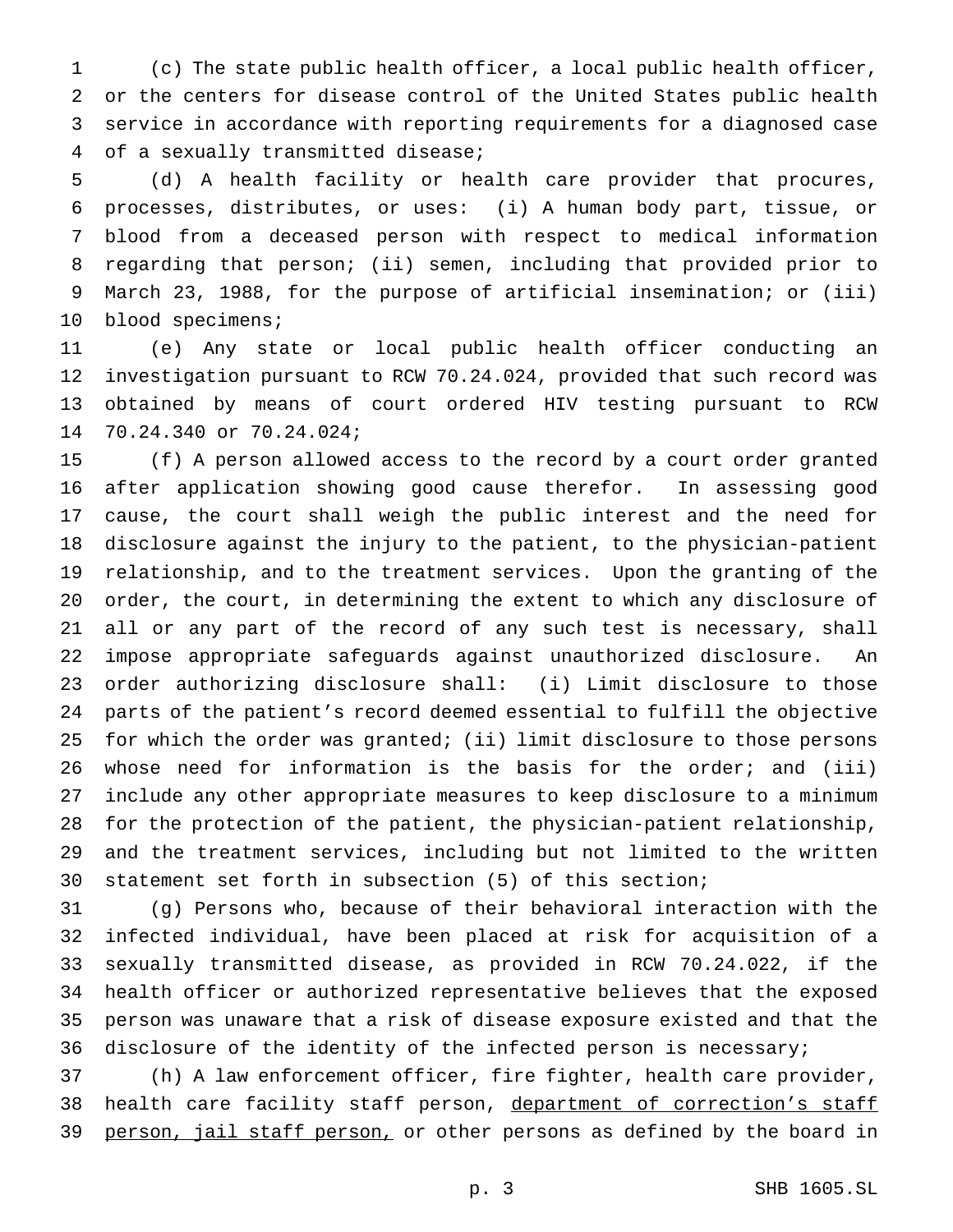rule pursuant to RCW 70.24.340(4), who has requested a test of a person whose bodily fluids he or she has been substantially exposed to, pursuant to RCW 70.24.340(4), if a state or local public health officer performs the test;

 (i) Claims management personnel employed by or associated with an insurer, health care service contractor, health maintenance organization, self-funded health plan, state-administered health care claims payer, or any other payer of health care claims where such disclosure is to be used solely for the prompt and accurate evaluation and payment of medical or related claims. Information released under this subsection shall be confidential and shall not be released or available to persons who are not involved in handling or determining 13 medical claims payment; and

 (j) A department of social and health services worker, a child placing agency worker, or a guardian ad litem who is responsible for making or reviewing placement or case-planning decisions or recommendations to the court regarding a child, who is less than fourteen years of age, has a sexually transmitted disease, and is in the custody of the department of social and health services or a licensed child placing agency; this information may also be received by a person responsible for providing residential care for such a child when the department of social and health services or a licensed child placing agency determines that it is necessary for the provision of child care services.

 (3) No person to whom the results of a test for a sexually transmitted disease have been disclosed pursuant to subsection (2) of this section may disclose the test results to another person except as authorized by that subsection.

 (4) The release of sexually transmitted disease information 30 regarding an offender or detained person, except as provided in subsection (2)(e) of this section, shall be governed as follows:

 (a) The sexually transmitted disease status of a department of 33 corrections offender who has had a mandatory test conducted pursuant to 34 RCW 70.24.340(1), 70.24.360, or 70.24.370 shall be made available by 35 department of corrections health care providers and local public health 36 officers to ((a)) the department of corrections ((superintendent or 37 administrator as necessary)) health care administrator or infection control coordinator of the facility in which the offender is housed. 39 The information made available to the health care administrator or the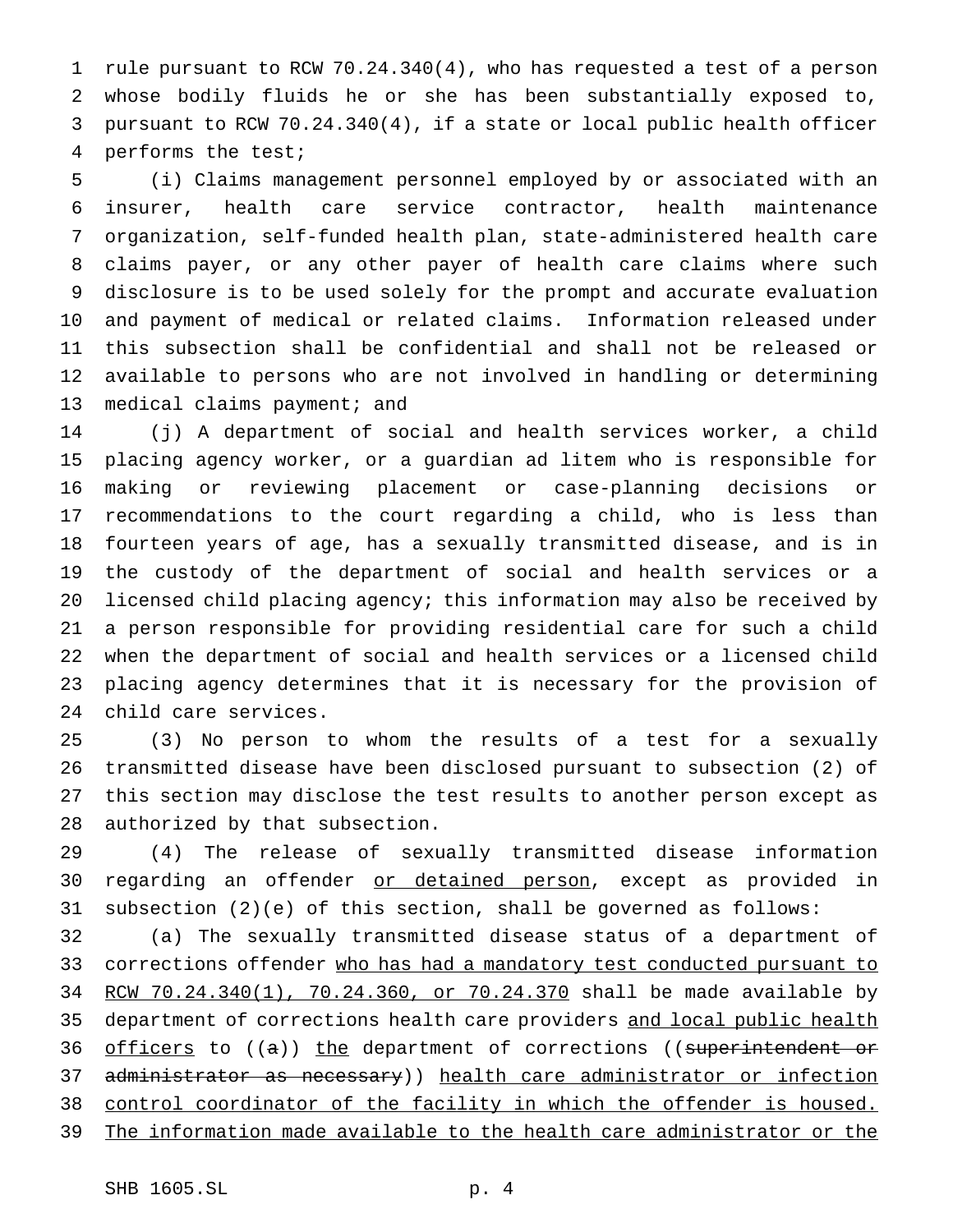infection control coordinator under this subsection (4)(a) shall be used only for disease prevention or control and for protection of the safety and security of the staff, offenders, and the public. The information may be submitted to transporting officers and receiving facilities, including facilities that are not under the department of ((correction's)) corrections' jurisdiction according to the provisions 7 of (d) and (e) of this subsection.

8 (b) The sexually transmitted disease status of a person detained in 9 a jail who has had a mandatary test conducted pursuant to RCW 10 70.24.340(1), 70.24.360, or 70.24.370 shall be made available by the 11 local public health officer to a jail ((<del>administrator as necessary</del>)) 12 health care administrator or infection control coordinator. The 13 information made available to a health care administrator under this 14 subsection (4)(b) shall be used only for disease prevention or control 15 and for protection of the safety and security of the staff, offenders, 16 detainees, and the public. The information may be submitted to 17 transporting officers and receiving facilities according to the 18 provisions of (d) and (e) of this subsection.

19 (c) Information regarding ((a department of corrections 20 offender's)) the sexually transmitted disease status of an offender or 21 detained person is confidential and may be disclosed by a correctional 22 ((superintendent or)) health care administrator or infection control 23 coordinator or local jail health care administrator or infection 24 control coordinator only as necessary for disease prevention or control 25 and for protection of the safety and security of the staff, offenders, 26 and the public. Unauthorized disclosure of this information to any 27 person may result in disciplinary action, in addition to the penalties 28 prescribed in RCW 70.24.080 or any other penalties as may be prescribed 29 by law.

 (d) Notwithstanding the limitations on disclosure contained in (a), 31 (b), and (c) of this subsection, whenever any member of a jail staff or department of corrections staff has been substantially exposed to the 33 bodily fluids of an offender or detained person, then the results of any tests conducted pursuant to RCW 70.24.340(1), 70.24.360, or 70.24.370, shall be immediately disclosed to the staff person in accordance with the Washington Administrative Code rules governing employees' occupational exposure to bloodborne pathogens. Disclosure must be accompanied by appropriate counseling for the staff member, including information regarding follow-up testing and treatment.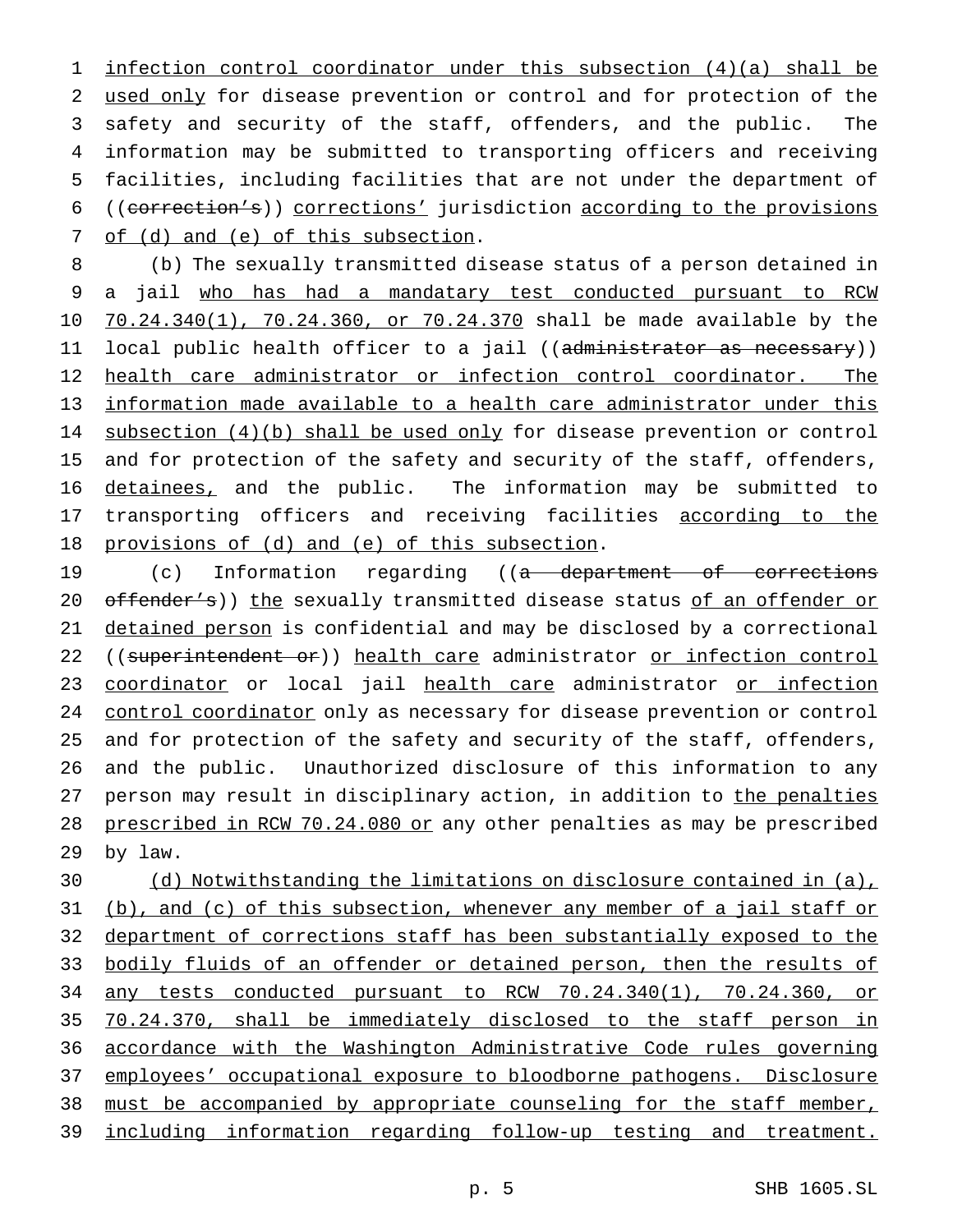Disclosure shall also include notice that subsequent disclosure of the information in violation of this chapter or use of the information to harass or discriminate against the offender or detainee may result in disciplinary action, in addition to the penalties prescribed in RCW 70.24.080, and imposition of other penalties prescribed by law.

 (e) The staff member shall also be informed whether the offender or detained person had any other communicable disease, as defined in 8 section 4(3) of this act, when the staff person was substantially exposed to the offender's or detainee's bodily fluids.

10 (f) The test results of voluntary and anonymous HIV testing or HIV-11 related condition may not be disclosed to a staff person except as provided in subsection (2)(h) of this section and RCW 70.24.340(4). A health care administrator or infection control coordinator may provide 14 the staff member with information about how to obtain the offender's or 15 detainee's test results under subsection (2)(h) of this section and RCW 70.24.340(4).

 (5) Whenever disclosure is made pursuant to this section, except for subsections (2)(a) and (6) of this section, it shall be accompanied by a statement in writing which includes the following or substantially similar language: "This information has been disclosed to you from records whose confidentiality is protected by state law. State law prohibits you from making any further disclosure of it without the specific written consent of the person to whom it pertains, or as otherwise permitted by state law. A general authorization for the release of medical or other information is NOT sufficient for this purpose." An oral disclosure shall be accompanied or followed by such a notice within ten days.

 (6) The requirements of this section shall not apply to the customary methods utilized for the exchange of medical information among health care providers in order to provide health care services to the patient, nor shall they apply within health care facilities where there is a need for access to confidential medical information to fulfill professional duties.

 (7) Upon request of the victim, disclosure of test results under this section to victims of sexual offenses under chapter 9A.44 RCW shall be made if the result is negative or positive. The county prosecuting attorney shall notify the victim of the right to such disclosure. Such disclosure shall be accompanied by appropriate counseling, including information regarding follow-up testing.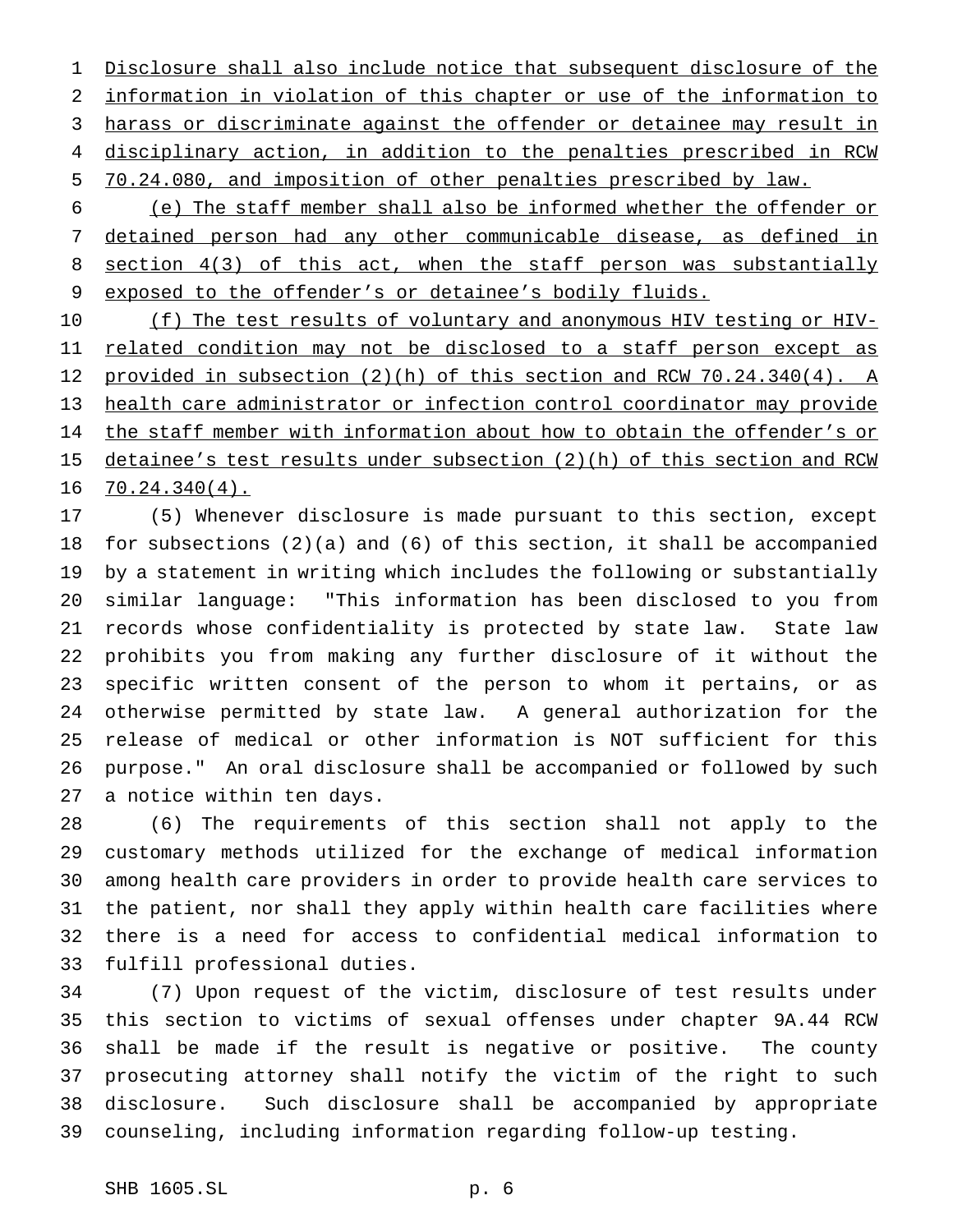**Sec. 3.** RCW 70.24.340 and 1988 c 206 s 703 are each amended to read as follows:

 (1) Local health departments authorized under this chapter shall conduct or cause to be conducted pretest counseling, HIV testing, and posttest counseling of all persons:

(a) Convicted of a sexual offense under chapter 9A.44 RCW;

 (b) Convicted of prostitution or offenses relating to prostitution under chapter 9A.88 RCW; or

 (c) Convicted of drug offenses under chapter 69.50 RCW if the court determines at the time of conviction that the related drug offense is one associated with the use of hypodermic needles.

 (2) Such testing shall be conducted as soon as possible after sentencing and shall be so ordered by the sentencing judge.

 (3) This section applies only to offenses committed after March 23, 1988.

 (4) A law enforcement officer, fire fighter, health care provider, 17 health care facility staff person, department of corrections' staff 18 person, jail staff person, or other categories of employment determined by the board in rule to be at risk of substantial exposure to HIV, who has experienced a substantial exposure to another person's bodily fluids in the course of his or her employment, may request a state or local public health officer to order pretest counseling, HIV testing, and posttest counseling for the person whose bodily fluids he or she 24 has been exposed to. If the state or local public health officer 25 refuses to order counseling and testing under this subsection, the 26 person who made the request may petition the superior court for a hearing to determine whether an order shall be issued. The hearing on the petition shall be held within seventy-two hours of filing the 29 petition, exclusive of Saturdays, Sundays, and holidays. The standard 30 of review to determine whether the public health officer shall be 31 required to issue the order is whether substantial exposure occurred and whether that exposure presents a possible risk of transmission of 33 the HIV virus as defined by the board by rule. Upon conclusion of the 34 hearing, the court shall issue the appropriate order.

35 The person who is subject to the state or local public health 36 officer's order to receive counseling and testing shall be given written notice of the order promptly, personally, and confidentially, stating the grounds and provisions of the order, including the factual basis therefor. If the person who is subject to the order refuses to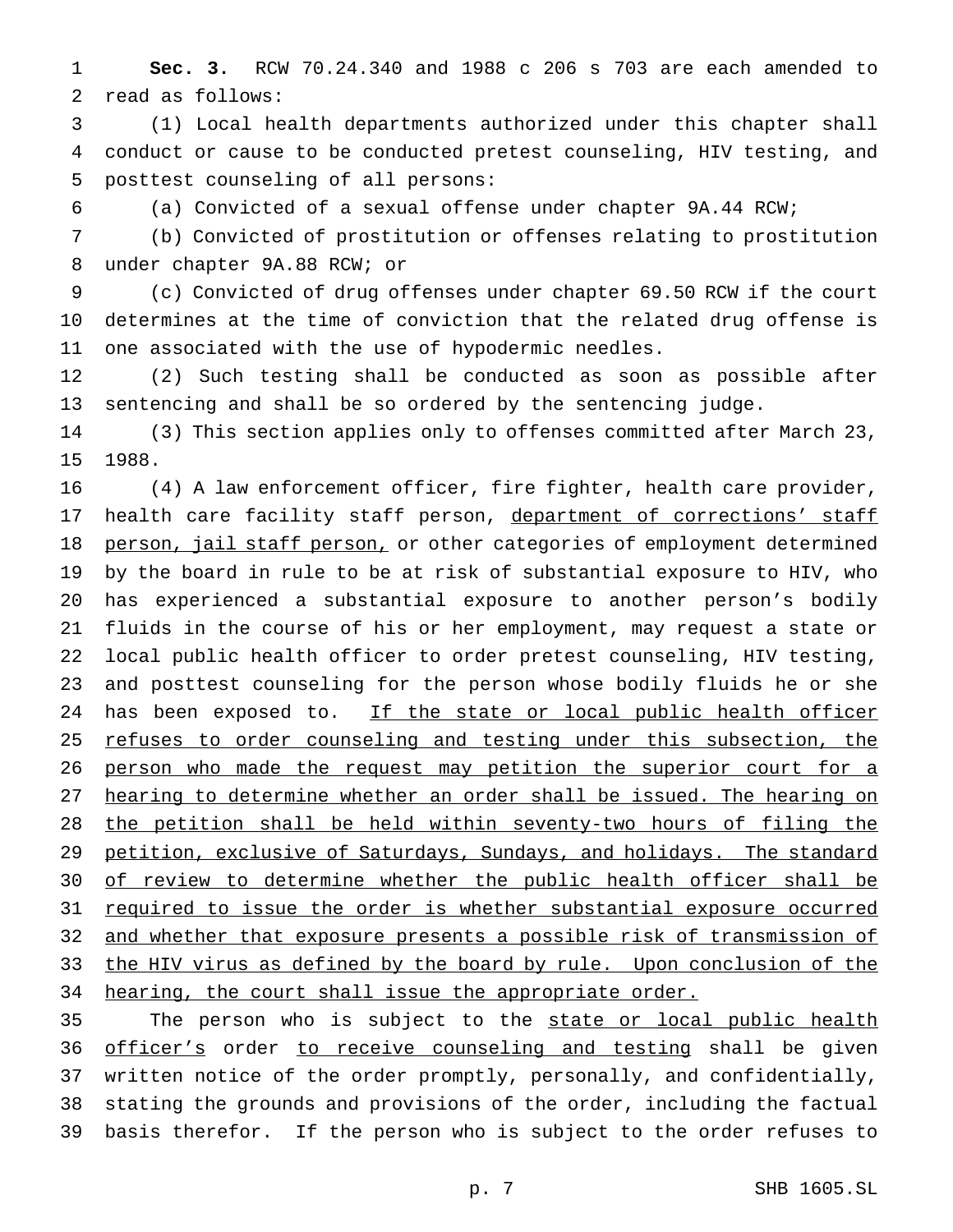comply, the state or local public health officer may petition the superior court for a hearing. The hearing on the petition shall be held within seventy-two hours of filing the petition, exclusive of 4 Saturdays, Sundays, and holidays. The standard of review for the order is whether substantial exposure occurred and whether that exposure presents a possible risk of transmission of the HIV virus as defined by the board by rule. Upon conclusion of the hearing, the court shall issue the appropriate order.

 The state or local public health officer shall perform counseling and testing under this subsection if he or she finds that the exposure was substantial and presents a possible risk as defined by the board of 12 health by rule or if he or she is ordered to do so by a court.

 The counseling and testing required under this subsection shall be 14 completed as soon as possible after the substantial exposure or after 15 an order is issued by a court, but shall begin not later than seventy- two hours after the substantial exposure or an order is issued by the 17 court.

 NEW SECTION. **Sec. 4.** A new section is added to chapter 72.09 RCW to read as follows:

 (1) The department shall develop and implement policies and procedures for the uniform distribution of communicable disease prevention guidelines to all corrections staff who, in the course of their regularly assigned job responsibilities, may come within close physical proximity to offenders with communicable diseases.

 (2) The guidelines shall identify special precautions necessary to reduce the risk of transmission of communicable diseases.

 (3) For the purposes of this section, "communicable disease" means sexually transmitted diseases, as defined in RCW 70.24.017, diseases caused by bloodborne pathogens, or any other illness caused by an infectious agent that can be transmitted from one person, animal, or object to another person by direct or indirect means including transmission via an intermediate host or vector, food, water, or air.

 NEW SECTION. **Sec. 5.** A new section is added to chapter 70.48 RCW to read as follows:

 (1) Local jail administrators shall develop and implement policies and procedures for the uniform distribution of communicable disease prevention guidelines to all jail staff who, in the course of their